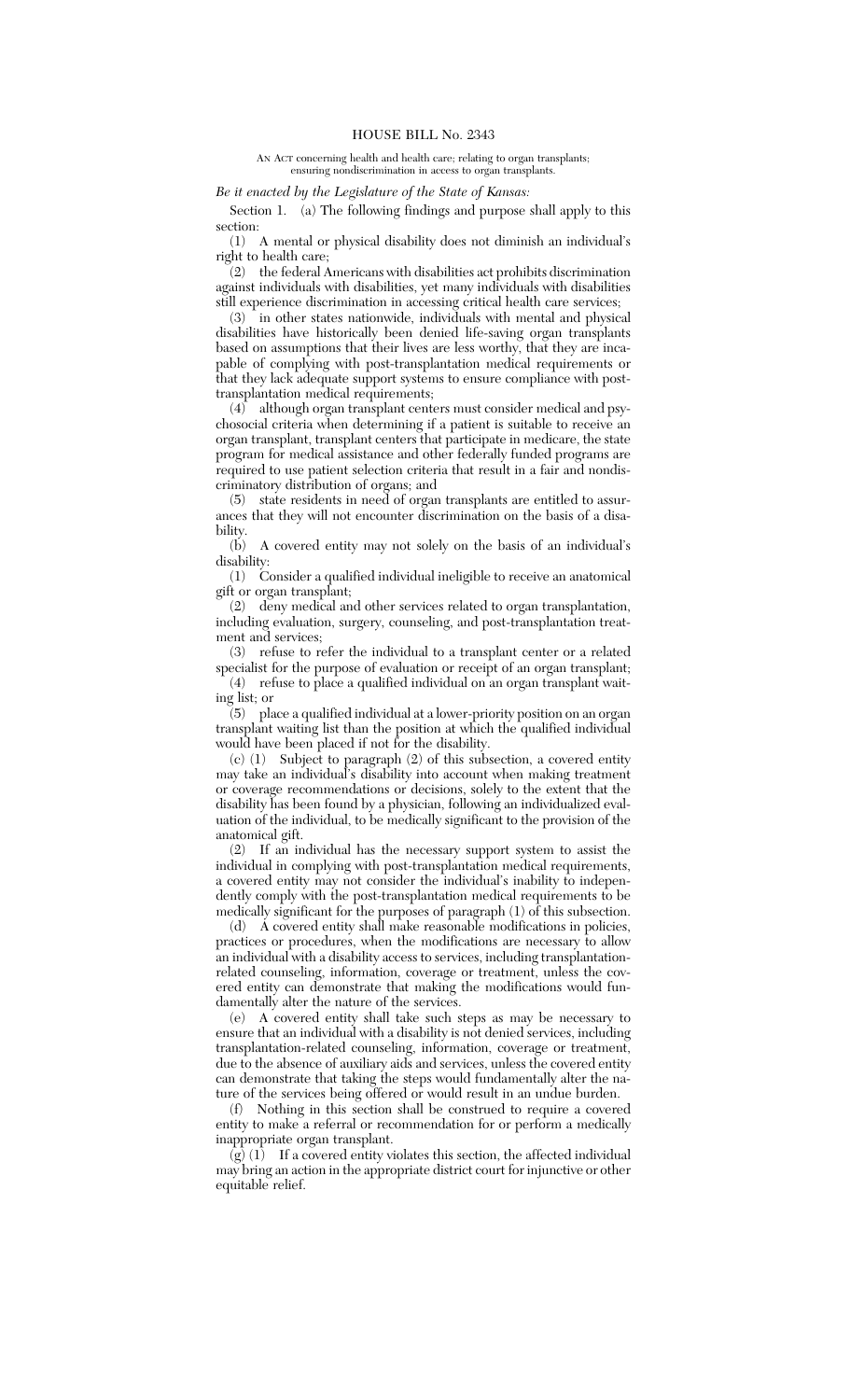(2) In an action brought under paragraph (1) of this subsection, the district court shall:

(A) Schedule a hearing as soon as possible; and

(B) apply the same standards in rendering a judgment in the action as would be applied in an action brought in federal court under the federal Americans with disabilities act.

(h) As used in this section:

(1) ''Anatomical gift'' means the donation of all or part of a human body to take effect after the donor's death for the purpose of transplantation or transfusion.

(2) ''Auxiliary aids and services'' includes:

(A) Qualified interpreters or other effective methods of making aurally delivered materials available to individuals with hearing impairments;

(B) qualified readers, taped texts, texts in accessible electronic format or other effective methods of making visually delivered materials available

to individuals with visual impairments; and

(C) supported decision-making services, including:

(i) The use of a support individual to assist in making medical decisions, communicating information to the individual or ascertaining an individual's wishes;

(ii) the provision of information to a person designated by the individual consistent with the federal health insurance portability and accountability act and other applicable laws and regulations governing the disclosure of health information;

(iii) if an individual has a court-appointed guardian or other individual responsible for making medical decisions on behalf of the individual, any measures used to ensure that the individual is included in decisions involving the individual's health care and that medical decisions are in accordance with the individual's own expressed interests; and

(iv) any other aid or service that is used to provide information in a format that is easily understandable and accessible to individuals with cognitive, neurological, developmental or intellectual disabilities.

(3) ''Covered entity'' means:

(A) A licensed health care provider, as defined in K.S.A. 40-3401, and amendments thereto;

(B) a medical care facility as defined in K.S.A. 65-425, and amendments thereto;

(C) a laboratory;

(D) a state psychiatric hospital, as defined in K.S.A. 59-2946, and amendments thereto;

(E) an adult care home, as defined in K.S.A. 65-3501, and amendments thereto;

(F) a group home as defined in K.S.A. 12-736, and amendments thereto;

(G) an institutional medical unit in a correctional facility; or

(I) any entity responsible for potential recipients of the anatomical gift.

(4) ''Disability'' has the meaning stated in the federal Americans with disabilities act.

(5) ''Organ transplant'' means the transplantation or transfusion of a part of a human body into the body of another individual for the purpose of treating or curing a medical condition.

(6) ''Qualified individual'' means an individual who:

(A) Has a disability; and

(B) meets the essential eligibility requirements for the receipt of an anatomical gift, with or without:

(i) The support networks available to the individual;

(ii) the provision of auxiliary aids and services; or

(iii) reasonable modifications to the policies or practices of a covered entity, including modifications to allow:

(a) Communication with individuals responsible for supporting the individual with post-surgical and post-transplantation care, including medication; and

(b) the consideration of support networks available to the individual, including family, friends, and home and community based services funded through the state program of medical assistance, or another health plan in which the individual is enrolled, or any program or source of